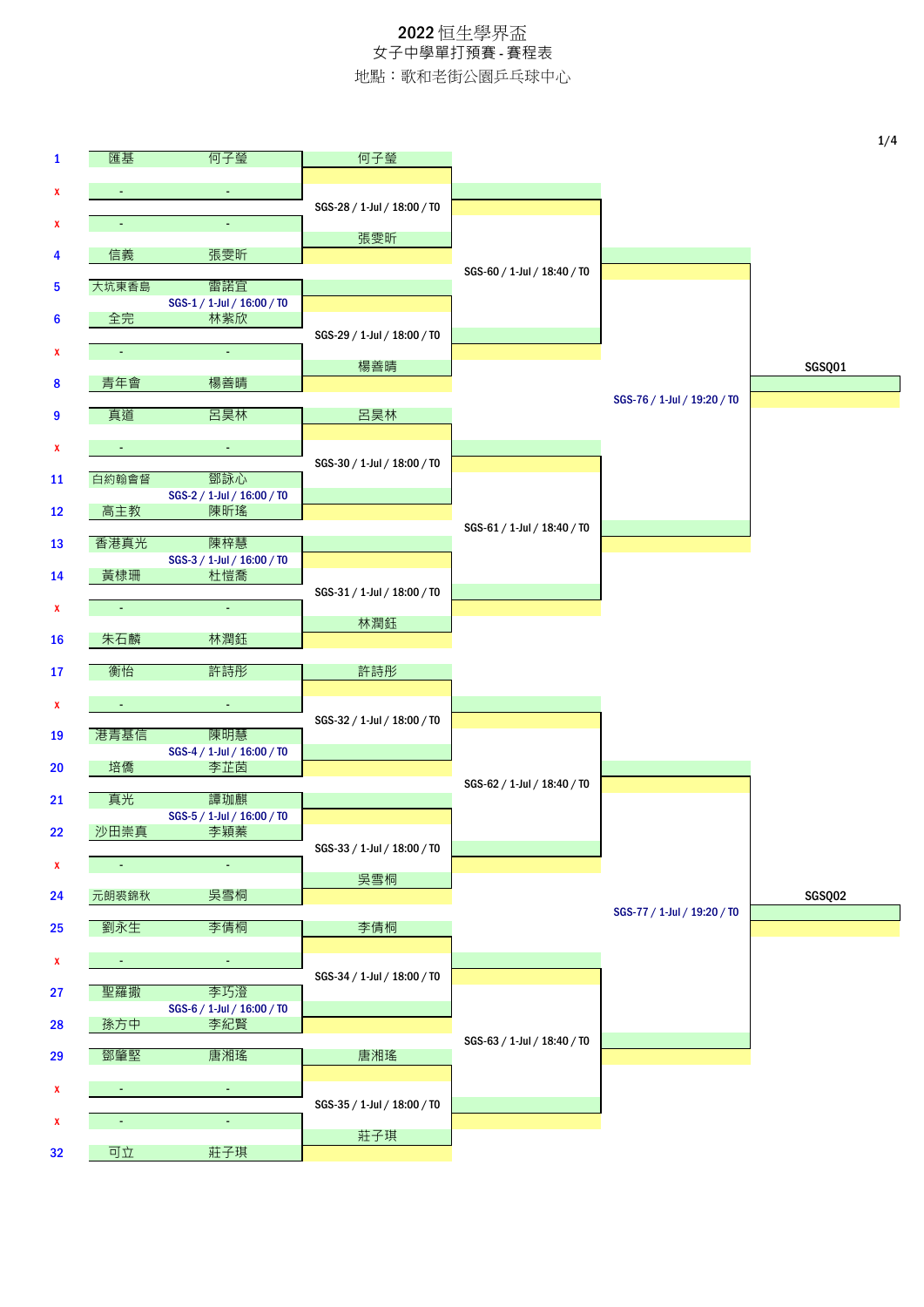|    |                          |                                    |                             |                             |                             | 2/4    |
|----|--------------------------|------------------------------------|-----------------------------|-----------------------------|-----------------------------|--------|
| 33 | 匯知                       | 蔡依彤                                | 蔡依彤                         |                             |                             |        |
| x  | $\blacksquare$           | $\blacksquare$                     |                             |                             |                             |        |
|    |                          |                                    | SGS-36 / 1-Jul / 18:20 / T0 |                             |                             |        |
| 35 | 大坑東香島                    | 陳紫嫣                                |                             |                             |                             |        |
| 36 | 宏信                       | SGS-7 / 1-Jul / 16:20 / TO<br>何藹芠  |                             |                             |                             |        |
|    |                          |                                    |                             | SGS-64 / 1-Jul / 19:00 / T0 |                             |        |
| 37 | 衡怡                       | 周玥                                 |                             |                             |                             |        |
|    |                          | SGS-8 / 1-Jul / 16:20 / TO<br>楊芯寧  |                             |                             |                             |        |
| 38 | 真光                       |                                    | SGS-37 / 1-Jul / 18:20 / T0 |                             |                             |        |
| x  | $\bullet$                | $\omega_{\rm{eff}}$                |                             |                             |                             |        |
|    |                          |                                    | 劉晓珊                         |                             |                             | SGSQ03 |
| 40 | 朱石麟                      | 劉晓珊                                |                             |                             | SGS-78 / 1-Jul / 19:40 / T0 |        |
| 41 | 嘉諾撒聖心                    | 蔡梓君                                | 蔡梓君                         |                             |                             |        |
|    |                          |                                    |                             |                             |                             |        |
| x  | $\bullet$                | $\blacksquare$                     |                             |                             |                             |        |
| 43 | 盧幹庭                      | 徐倩豫                                | SGS-38 / 1-Jul / 18:20 / T0 |                             |                             |        |
|    |                          | SGS-9 / 1-Jul / 16:20 / TO         |                             |                             |                             |        |
| 44 | 黃棣珊                      | 周璟妍                                |                             |                             |                             |        |
| 45 | 元朗裘錦秋                    | 郭芓譓                                |                             | SGS-65 / 1-Jul / 19:00 / T0 |                             |        |
|    |                          | SGS-10 / 1-Jul / 16:20 / TO        |                             |                             |                             |        |
| 46 | 全完                       | 黃妤晴                                |                             |                             |                             |        |
|    | $\blacksquare$           | $\omega$                           | SGS-39 / 1-Jul / 18:20 / T0 |                             |                             |        |
| x  |                          |                                    | 葉芷晴                         |                             |                             |        |
| 48 | 張明添                      | 葉芷晴                                |                             |                             |                             |        |
|    | 東華甲寅年                    | 吳卓琳                                | 吳卓琳                         |                             |                             |        |
| 49 |                          |                                    |                             |                             |                             |        |
| x  | $\sim$                   | $\bullet$ .                        |                             |                             |                             |        |
|    |                          | 吳子詠                                | SGS-40 / 1-Jul / 18:20 / T0 |                             |                             |        |
| 51 | 寶覺                       | SGS-11 / 1-Jul / 16:20 / TO        |                             |                             |                             |        |
| 52 | 曾肇添                      | 林心如                                |                             |                             |                             |        |
|    |                          |                                    |                             | SGS-66 / 1-Jul / 19:00 / T0 |                             |        |
| 53 | 匯基                       | 黃卓穎<br>SGS-12 / 1-Jul / 16:20 / T0 |                             |                             |                             |        |
| 54 | 迦密柏雨                     | 何恩程                                |                             |                             |                             |        |
|    |                          |                                    | SGS-41 / 1-Jul / 18:20 / T0 |                             |                             |        |
| x  | $\omega_{\rm c}$         | $\omega_{\rm{eff}}$                | 張瑤熹                         |                             |                             |        |
| 56 | 青年會                      | 張瑤熹                                |                             |                             |                             | SGSQ04 |
|    |                          |                                    |                             |                             | SGS-79 / 1-Jul / 19:40 / TO |        |
| 57 | 協和書院                     | 李芷欣                                | 李芷欣                         |                             |                             |        |
| x  | $\sim$                   | $\sim$                             |                             |                             |                             |        |
|    |                          |                                    | SGS-42 / 1-Jul / 18:20 / T0 |                             |                             |        |
| 59 | 皇仁舊生會                    | 邱悅兒                                |                             |                             |                             |        |
| 60 | 毅智                       | SGS-13 / 1-Jul / 16:20 / TO<br>林瑞佳 |                             |                             |                             |        |
|    |                          |                                    |                             | SGS-67 / 1-Jul / 19:00 / T0 |                             |        |
| 61 | 港青基信                     | 何凱彤                                | 何凱彤                         |                             |                             |        |
| X  | $\blacksquare$           | $\omega$                           |                             |                             |                             |        |
|    |                          |                                    | SGS-43 / 1-Jul / 18:20 / T0 |                             |                             |        |
| X  | $\overline{\phantom{a}}$ | ÷.                                 |                             |                             |                             |        |
| 64 | 崇真                       | 曹恩諾                                | 曹恩諾                         |                             |                             |        |
|    |                          |                                    |                             |                             |                             |        |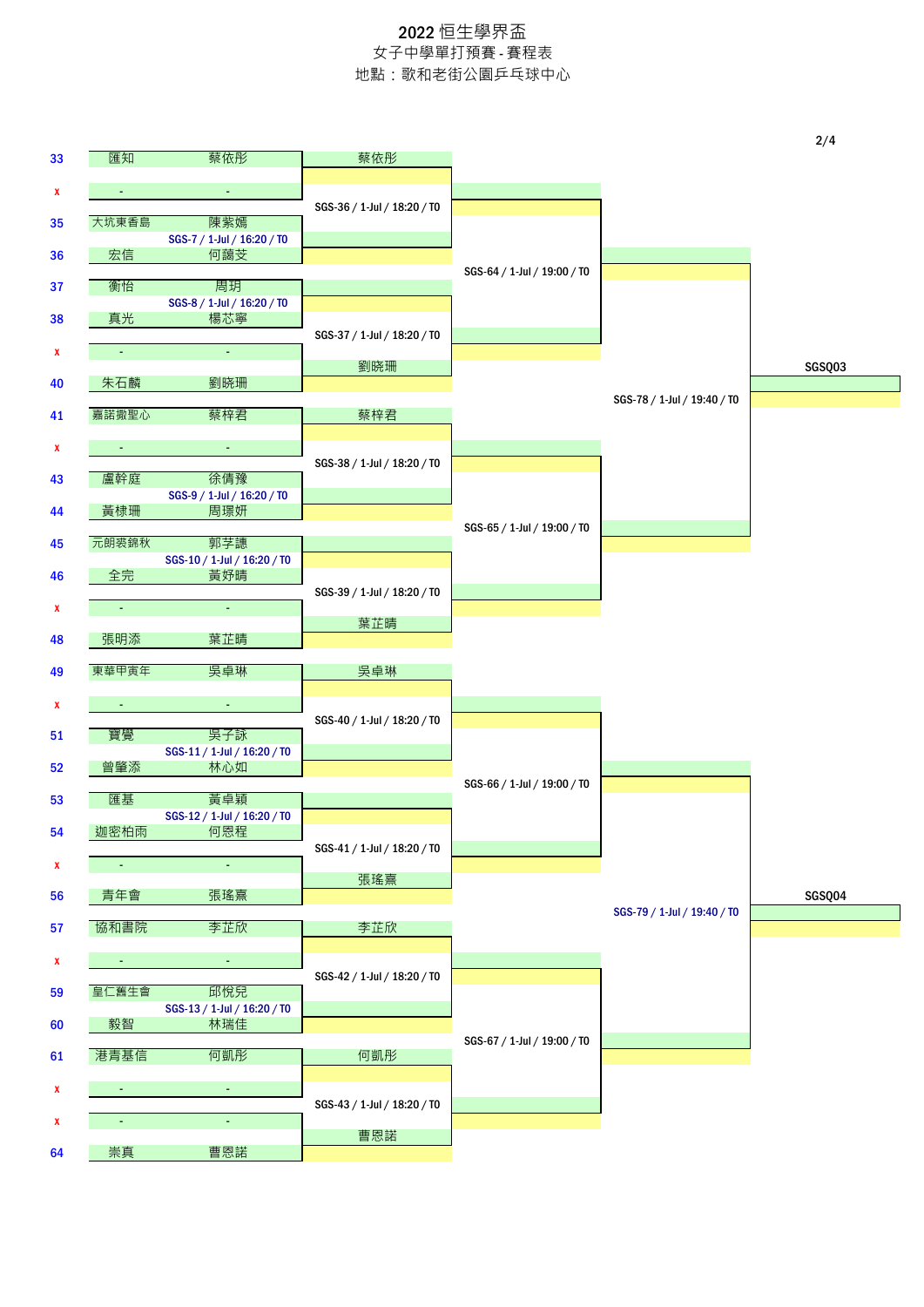|    |                |                                    |                             |                             |                             | 3/4    |
|----|----------------|------------------------------------|-----------------------------|-----------------------------|-----------------------------|--------|
| 65 | 皇仁舊生會          | 張海澄                                | 張海澄                         |                             |                             |        |
| x  | $\sim$         | $\blacksquare$                     |                             |                             |                             |        |
|    |                | ä,                                 | SGS-44 / 2-Jul / 19:00 / T0 |                             |                             |        |
| x  |                |                                    | 周洺瑜                         |                             |                             |        |
| 68 | 張明添            | 周洺瑜                                |                             | SGS-68 / 2-Jul / 20:00 / T0 |                             |        |
| 69 | 港青基信           | 黎頌瑜                                |                             |                             |                             |        |
| 70 | 大坑東香島          | SGS-14 / 2-Jul / 17:40 / TO<br>陳巧樺 |                             |                             |                             |        |
|    |                |                                    | SGS-45 / 2-Jul / 19:00 / T0 |                             |                             |        |
| x  | $\sim$         | $\omega_{\rm c}$                   | 林柏言                         |                             |                             |        |
| 72 | 可立             | 林柏言                                |                             |                             |                             | SGSQ05 |
|    | 全完             | 劉鈺君                                | 劉鈺君                         |                             | SGS-80 / 2-Jul / 21:00 / T0 |        |
| 73 |                |                                    |                             |                             |                             |        |
| x  | $\sim$         | $\sim$                             |                             |                             |                             |        |
| 75 | 沙田崇真           | 李司雅                                | SGS-46 / 2-Jul / 19:00 / T0 |                             |                             |        |
|    |                | SGS-15 / 2-Jul / 17:40 / T0        |                             |                             |                             |        |
| 76 | 胡忠             | 陳明蔚                                |                             | SGS-69 / 2-Jul / 20:00 / T0 |                             |        |
| 77 | 香港真光           | 單嘉悅                                |                             |                             |                             |        |
| 78 | 崇真             | SGS-16 / 2-Jul / 17:40 / T0<br>蕭庭萱 |                             |                             |                             |        |
|    |                |                                    | SGS-47 / 2-Jul / 19:00 / T0 |                             |                             |        |
| X  | $\blacksquare$ | $\omega$                           | 王聆琪                         |                             |                             |        |
| 80 | 元朗信義           | 王聆琪                                |                             |                             |                             |        |
| 81 | 青年會            | 譚凱月                                | 譚凱月                         |                             |                             |        |
|    |                |                                    |                             |                             |                             |        |
| X  | $\bullet$      | $\blacksquare$                     | SGS-48 / 2-Jul / 19:00 / T0 |                             |                             |        |
| 83 | 孫方中            | 鄭凱琪                                |                             |                             |                             |        |
| 84 | 真道             | SGS-17 / 2-Jul / 17:40 / TO<br>楊意霖 |                             |                             |                             |        |
|    |                | 呂采璐                                |                             | SGS-70 / 2-Jul / 20:00 / T0 |                             |        |
| 85 | 優才(楊殷有娣)       | SGS-18 / 2-Jul / 17:40 / T0        |                             |                             |                             |        |
| 86 | 匯知             | 陳卓營                                |                             |                             |                             |        |
| X  | $\blacksquare$ | ¥.                                 | SGS-49 / 2-Jul / 19:00 / T0 |                             |                             |        |
|    |                |                                    | 何蜜                          |                             |                             |        |
| 88 | 培僑             | 何蜜                                 |                             |                             | SGS-81 / 2-Jul / 21:00 / T0 | SGSQ06 |
| 89 | 黃棣珊            | 陳俊伊                                | 陳俊伊                         |                             |                             |        |
| x  | $\bullet$      | $\sim$                             |                             |                             |                             |        |
|    | 田家炳            | 黃熙琳                                | SGS-50 / 2-Jul / 19:00 / T0 |                             |                             |        |
| 91 |                | SGS-19 / 2-Jul / 17:40 / T0        |                             |                             |                             |        |
| 92 | 馬可賓            | 溫綽然                                |                             |                             |                             |        |
| 93 | 元朗裘錦秋          | 朱均彤                                |                             | SGS-71 / 2-Jul / 20:00 / T0 |                             |        |
|    | 匯基             | SGS-20 / 2-Jul / 17:40 / T0<br>鄭沛恩 |                             |                             |                             |        |
| 94 |                |                                    | SGS-51 / 2-Jul / 19:00 / T0 |                             |                             |        |
| X  | $\blacksquare$ | $\blacksquare$                     | 李芷恩                         |                             |                             |        |
| 96 | 迦密柏雨           | 李芷恩                                |                             |                             |                             |        |
|    |                |                                    |                             |                             |                             |        |